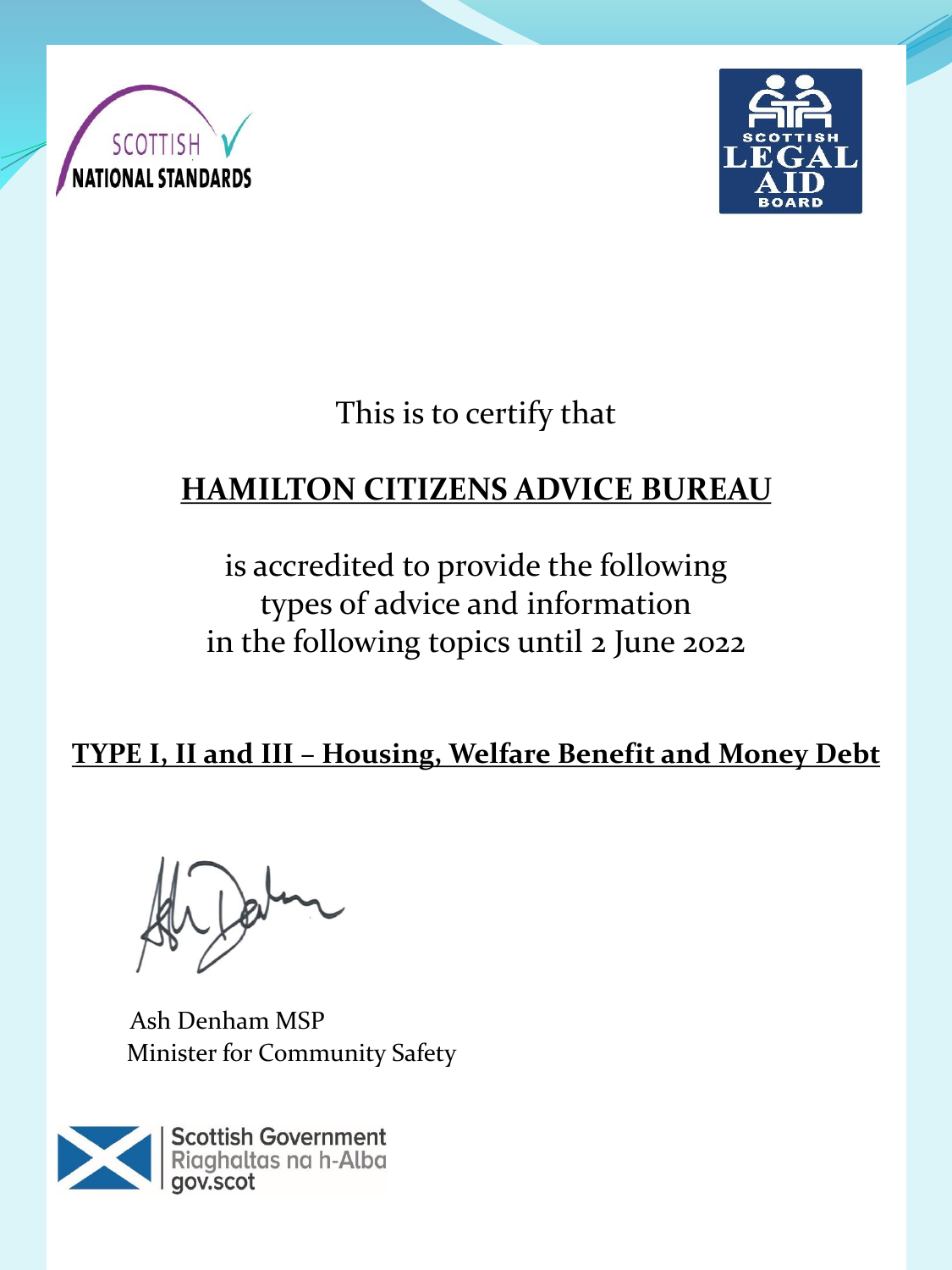#### **Housing Specific Competences**

- 2.1 Rent Arrears.
- 2.2 Mortgages and Secured Loans.
- 2.3 Universal Credit for housing costs and Housing Benefit Adviser competences
- 2.4 Disrepair in Rented Housing.
- 2.5 Housing Options.
- 2.6 Discrimination in Housing.
- 2.7 Eviction.
- 2.8 Anti-Social Behaviour.
- 2.9 Harassment and Illegal Eviction.
- 2.10 Homelessness.
- 2.11 Relationship Breakdown.
- 2.12 Rent: Private Sector.
- 2.13 Security of Tenure.
- 2.14 Statutory Tenancy Rights.
- 2.15 Repair and Improvement Grants.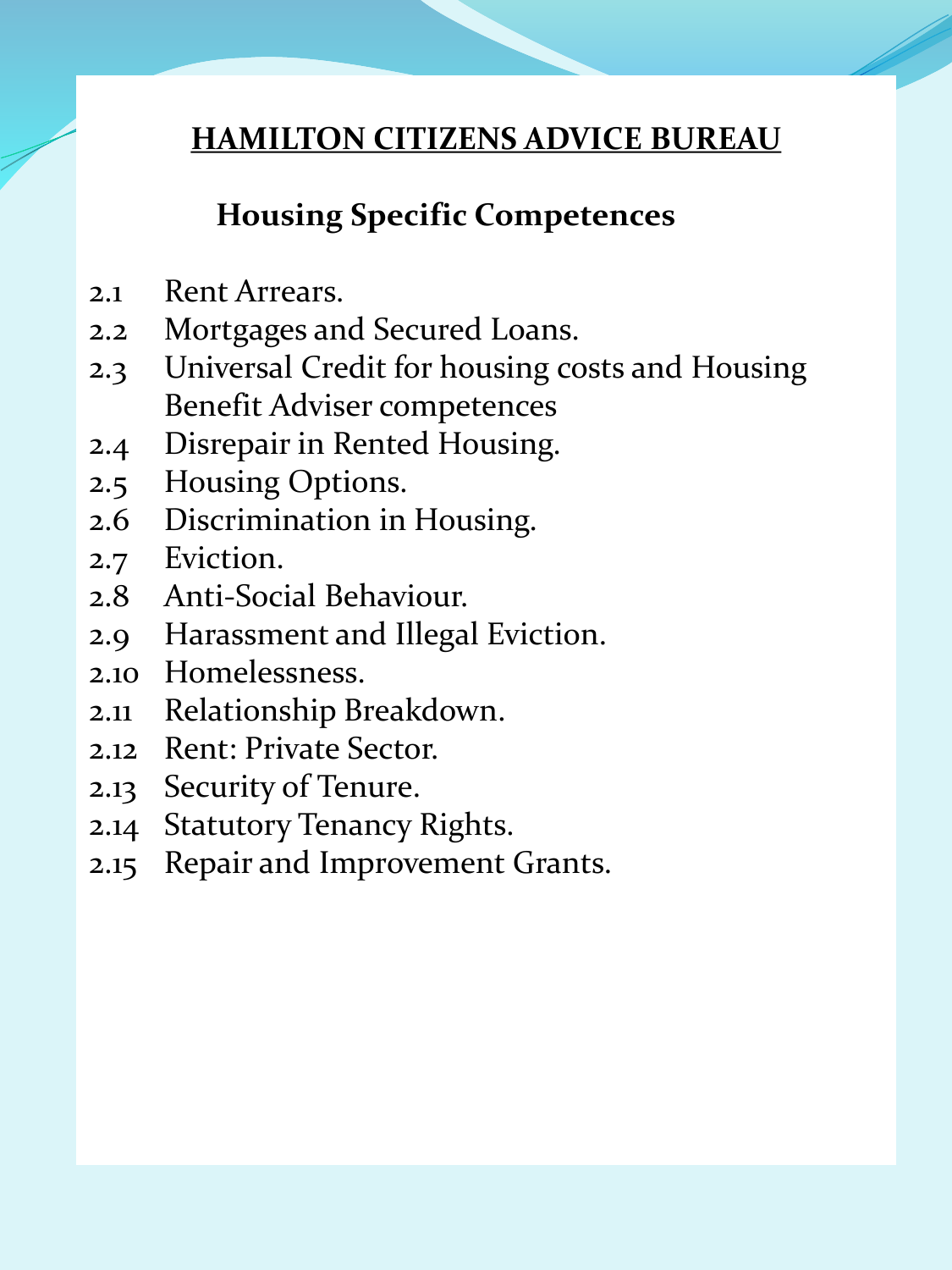# **Money and Welfare Benefits Related to Advice Competences – Foundation Knowledge**

- 3.1 Administrative Structure of the Benefits and Tax Credits Systems
- 3.2 National Insurance Scheme
- 3.3 Claims and Backdating
- 3.4 Decision-Making, Disputes and Appeals
- 3.5 Benefit and Tax Credit Overpayments
- 3.6 Assessment, Initial Decision-Making and Holding Activity in Debt Cases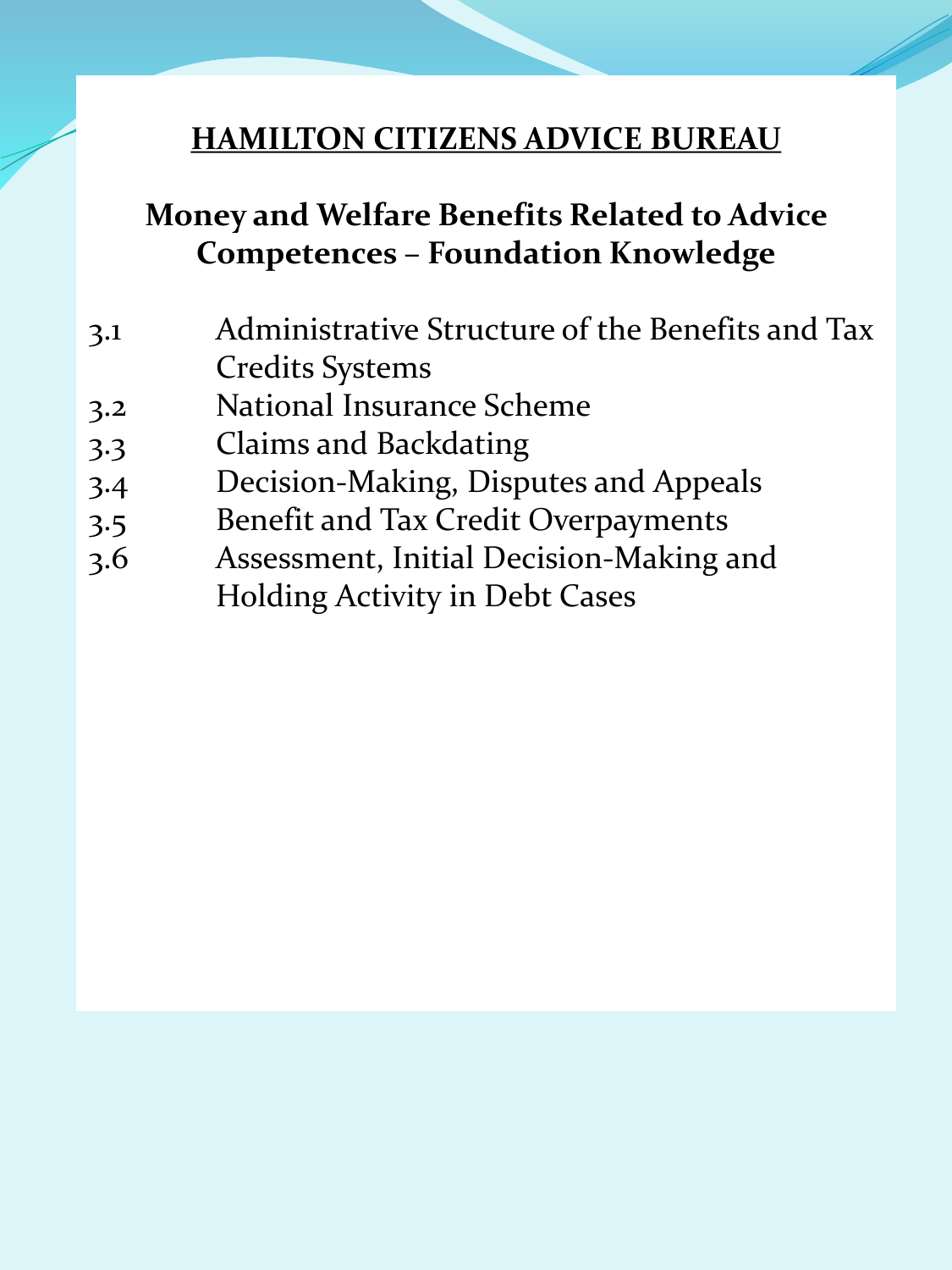### **Money and Welfare Benefits Related Advice Competences – Specialist Areas**

- 4.1 Means-Tested Benefits.
- 4.2 Universal Credit.
- 4.3 Tax Credits.
- 4.4 The Social Fund and the Scottish Welfare Fund.
- 4.5 The Impact of Work on Benefits.
- 4.6 Child Element of Universal Credit, Child Benefit, Kinship Care Allowance and Guardian's Allowance.
- 4.7 State Retirement Pension.
- 4.8 Personal Independence Payment, Disability Living Allowance and Attendance Allowance.
- 4.9 Benefits for People who have Limited Capability for Work.
- 4.10 Benefits for Industrial Injury and Disease.
- 4.11 Benefits for Veterans.
- 4.12 Carers Allowance.
- 4.13 Jobseeker's Allowance.
- 4.14 Benefits for Maternity, Paternity and Adoption.
- 4.15 Bereavement Benefits.
- 4.16 Benefits for People in Public Care.
- 4.17 Benefits for Students.
- 4.18 Benefits for People from Abroad and/or who are
- Subject to Immigration Control.
- 4.19 Ancillary Benefits.